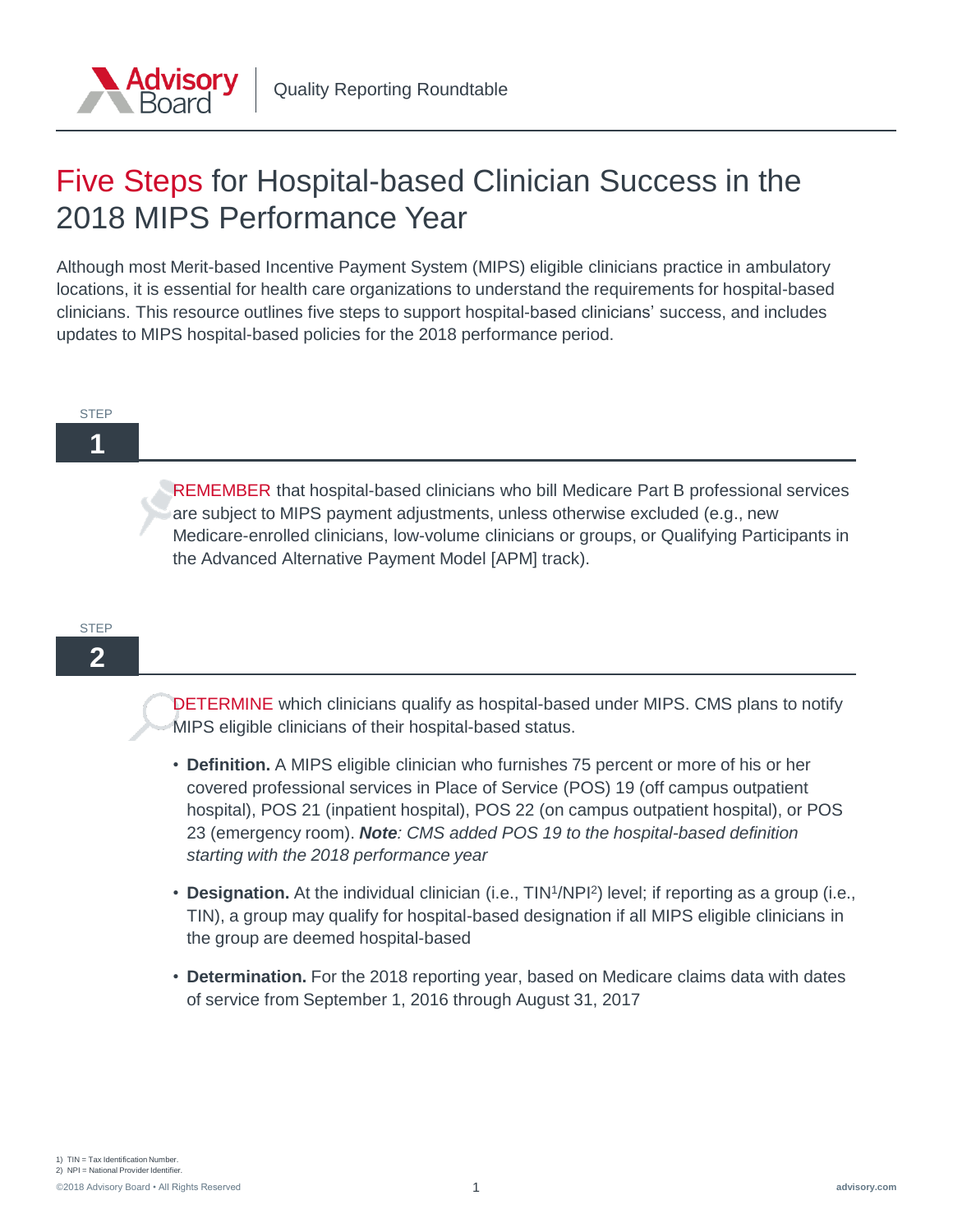**STEP** 

**3**

COMPARE AND CONTRAST individual and/or group reporting options. The decision to report MIPS as an individual or as a group must be applied consistently across all performance categories. Many clinicians will find group reporting policies favorable.

#### STEP

**4**

CONFIRM applicable MIPS performance category weighting. CMS assumes hospital-based clinicians do not have sufficient Advancing Care Information (ACI) measures applicable to them. In some cases, the ACI category will be automatically reweighted to 0%. See below for two potential MIPS performance category weighting scenarios<sup>3</sup>.



Applies to hospital-based clinicians reporting as part of a group that also includes other clinicians for whom ACI measures are applicable. CMS expects groups to include available ACI performance for all eligible clinicians that bill under the same TIN when the group reports their aggregate ACI performance.





Applies to hospital-based clinicians reporting individually, or as part of a group that does not include any clinicians for whom ACI measures are applicable (e.g., all clinicians in the group are hospital-based). CMS will automatically reweight<sup>6</sup> the ACI category to 0%.

- 5) IA = Improvement Activities.
- 6) If a hospital-based EC or group chooses to report ACI, CMS will include their ACI performance in the MIPS final score.

<sup>3)</sup> Different category weights apply to MIPS APM participants.

<sup>4)</sup> The Cost category may be reweighted to 0% if an EC or group does not meet the case minimum for any

Cost measures, and the 10% weight is redistributed to the Quality category.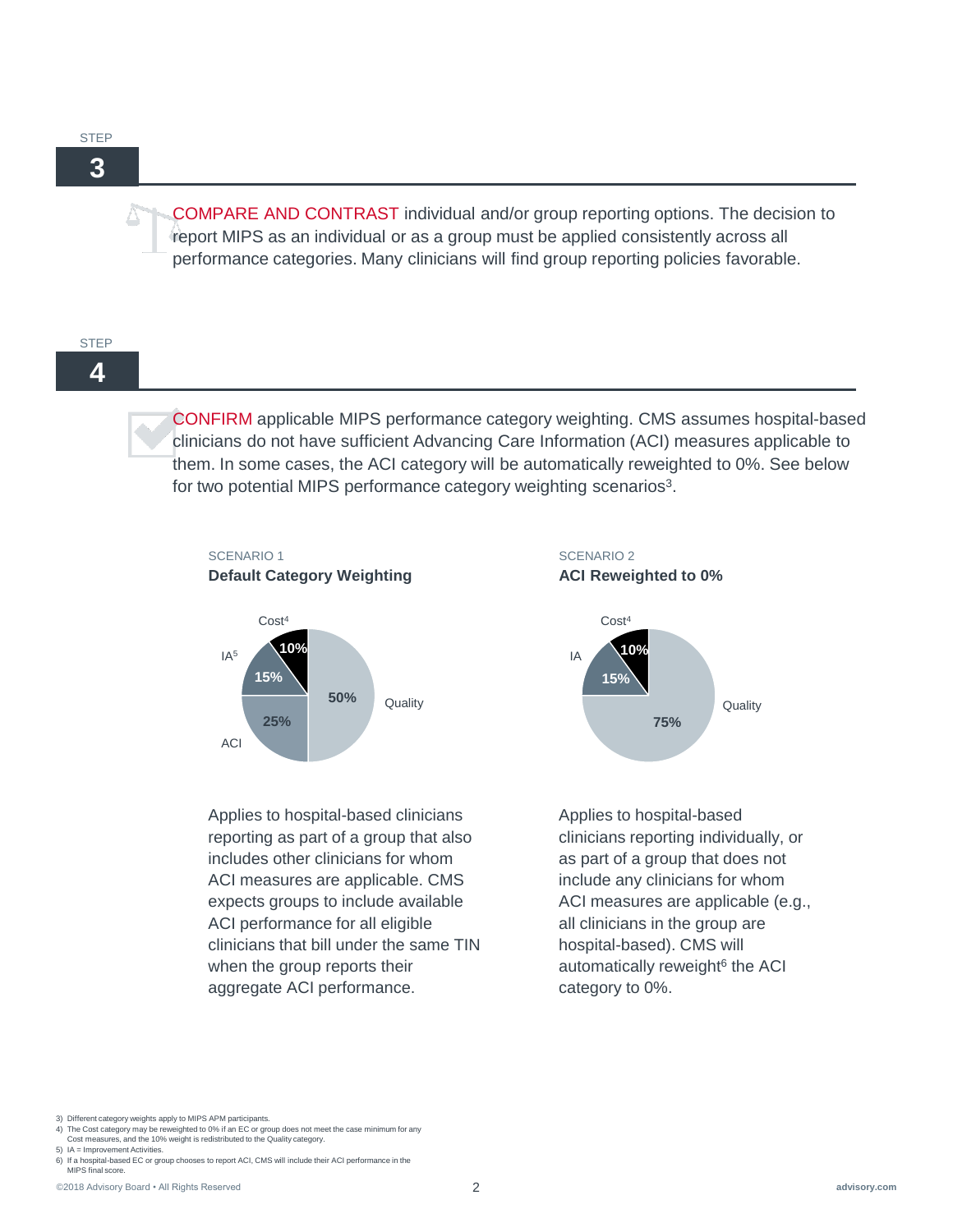### **STEP**



ASSESS MIPS reporting strategy and maximize performance. For a full list of available measures and activities, see our [2018 MIPS Measures List](https://www.advisory.com/research/Health-Care-IT-Advisor/Tools/2017/2018-Merit-Based-Incentive-Payment-System-Measures).

- **Consider reporting method options**. For more information on reporting options refer to slide 22 from our [2018 MACRA Detailed Analysis webconference.](https://www.advisory.com/research/quality-reporting-roundtable/events/webconferences/2018-macra-final-rule-detailed-analysis/ondemand)
- **Choose Quality measures based on performance**. Quality performance plays a significant role in the overall MIPS score, especially in scenarios where the ACI [category is reweighted to 0%. Compare likely performance against available 2018](https://www.cms.gov/Medicare/Quality-Payment-Program/Resource-Library/2018-Quality-Benchmarks.zip) MIPS Quality benchmarks and identify opportunities for improvement. Hospital-based clinicians may wish to consider the following:
	- *Report hospital-based specialty-specific measures.*  For example, CMS finalized specialty measure sets for hospitalists, radiology, anesthesiology, pathology, and emergency medicine.
	- *Report other specialty-specific measures if part of a multispecialty group.*  Clinicians that report MIPS as a group are scored on measures that the group selects to report, regardless of whether those measures are applicable to each individual clinician in the group.
	- *Report broadly applicable measures.*  Clinicians are not limited to measures included in their specialty measure set.

For more information on Quality category scoring, see slide 50 from our 2018 MACRA Detailed Analysis webconference.

- **Aim for full Improvement Activities credit**. Hospital-based clinicians may wish to consider the activities in Appendix A based on their scope of practice. For more [information on scoring and special considerations, see slide 55 from our 2018 MACRA](https://www.advisory.com/research/quality-reporting-roundtable/events/webconferences/2018-macra-final-rule-detailed-analysis/ondemand)  Detailed Analysis webconference.
- **Determine potential impact of Cost measures**. 2018 is the first year the MIPS score includes performance on Cost measures. Hospital-based clinicians may be held accountable on Medicare spending for attributed patients. For more information on [Cost measures and attribution, see slide 53 from our 2018 MACRA Detailed Analysis](https://www.advisory.com/research/quality-reporting-roundtable/events/webconferences/2018-macra-final-rule-detailed-analysis/ondemand)  webconference.

©2018 Advisory Board • All Rights Reserved 3 **advisory.com**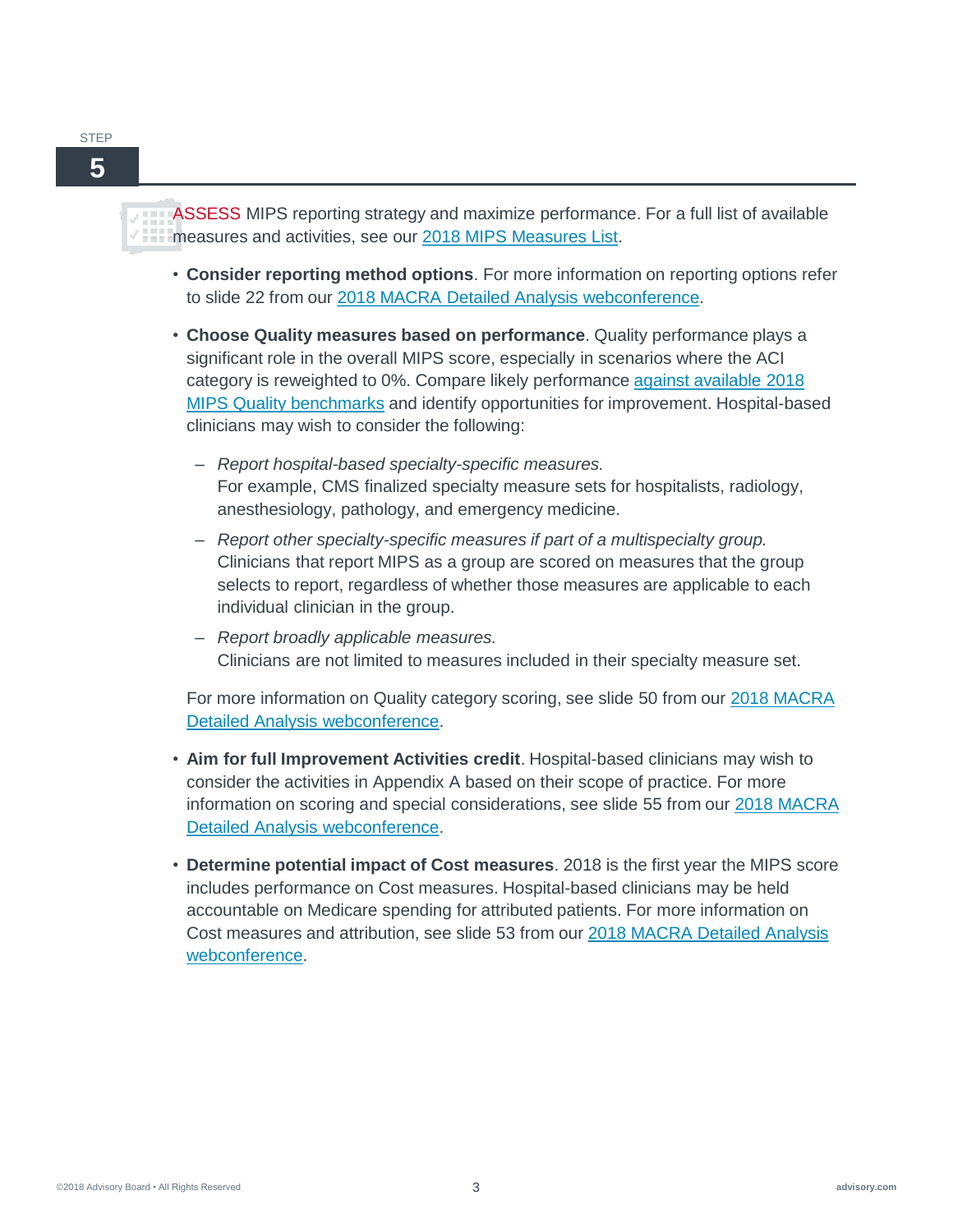## **APPENDIX A: Improvement Activities for Hospital-based Clinicians to Consider**

| <b>Improvement Activity</b>                                                                                                                                                                                                                                                                                                                                                                                                                                                                                                                                                                                                                                                                                                                                                                                                                                                                                                                                                                              | Weight        |
|----------------------------------------------------------------------------------------------------------------------------------------------------------------------------------------------------------------------------------------------------------------------------------------------------------------------------------------------------------------------------------------------------------------------------------------------------------------------------------------------------------------------------------------------------------------------------------------------------------------------------------------------------------------------------------------------------------------------------------------------------------------------------------------------------------------------------------------------------------------------------------------------------------------------------------------------------------------------------------------------------------|---------------|
| Provide 24/7 access to MIPS eligible clinicians, groups, or care teams for advice about urgent<br>and emergent care (e.g., MIPS eligible clinician and care team access to medical record,<br>cross -coverage with access to medical record, or protocol-driven nurse line with access to<br>medical record) that could include one or more of the following:<br>Expanded hours in evenings and weekends with access to the patient medical record (e.g.,<br>٠<br>coordinate with small practices to provide alternate hour office visits and urgent care);<br>Use of alternatives to increase access to care team by MIPS eligible clinicians and groups,<br>$\bullet$<br>such as e-visits, phone visits, group visits, home visits and alternate locations (e.g., senior<br>centers and assisted living centers); and/or<br>Provision of same-day or next-day access to a consistent MIPS eligible clinician, group or<br>$\bullet$<br>care team when needed for urgent care or transition management. | <b>High</b>   |
| Participation in a QCDR, clinical data registries, or other registries run by other government<br>agencies such as FDA, or private entities such as a hospital or medical or surgical society.<br>Activity must include use of QCDR data for quality improvement (e.g., comparative analysis<br>across specific patient populations for adverse outcomes after an outpatient surgical<br>procedure and corrective steps to address adverse outcome).                                                                                                                                                                                                                                                                                                                                                                                                                                                                                                                                                     | <b>Medium</b> |
| Provide episodic care management, including management across transitions and referrals<br>that could include one or more of the following:<br>Routine and timely follow-up to hospitalizations, ED visits and stays in other institutional<br>٠<br>settings, including symptom and disease management, and medication reconciliation and<br>management; and/or<br>Managing care intensively through new diagnoses, injuries and exacerbations of illness.<br>$\bullet$                                                                                                                                                                                                                                                                                                                                                                                                                                                                                                                                  | <b>Medium</b> |
| Membership and participation in a CMS Partnership for Patients Hospital Engagement<br>Network.                                                                                                                                                                                                                                                                                                                                                                                                                                                                                                                                                                                                                                                                                                                                                                                                                                                                                                           | <b>Medium</b> |
| Implementation of practices/processes for care transition that include documentation of how a<br>MIPS eligible clinician or group carried out a patient-centered action plan for first 30 days<br>following a discharge (e.g., staff involved, phone calls conducted in support of transition,<br>accompaniments, navigation actions, home visits, patient information access, etc.).                                                                                                                                                                                                                                                                                                                                                                                                                                                                                                                                                                                                                    | <b>Medium</b> |
| Establish standard operations to manage transitions of care that could include one or more of<br>the following:<br>Establish formalized lines of communication with local settings in which empaneled patients<br>٠<br>receive care to ensure documented flow of information and seamless transitions in care;<br>and/or<br>Partner with community or hospital-based transitional care services.                                                                                                                                                                                                                                                                                                                                                                                                                                                                                                                                                                                                         | <b>Medium</b> |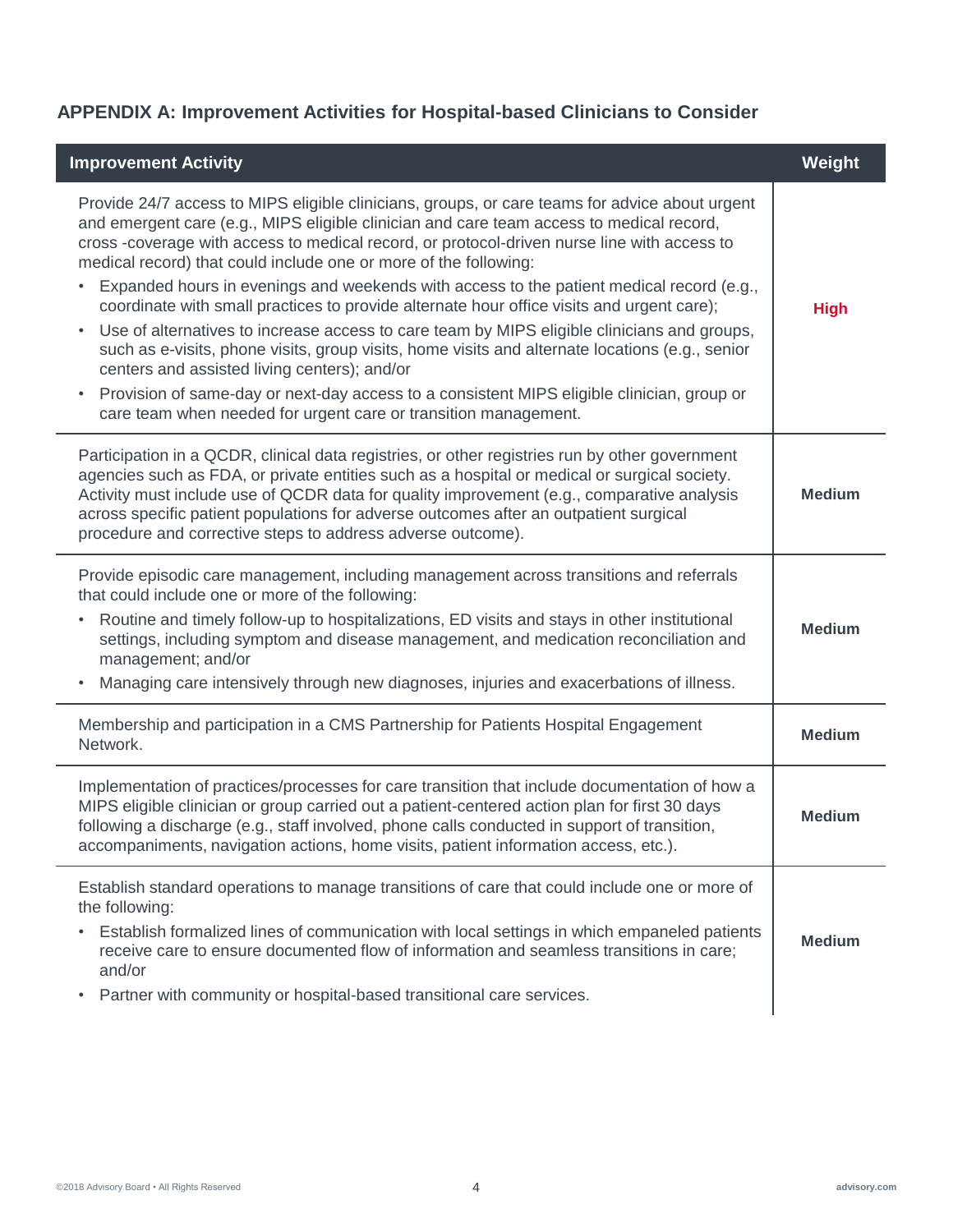## **APPENDIX A, continued.**

| <b>Improvement Activity</b>                                                                                                                                                                                                                                                                                                                                                                                                                                                                                                                                                                                                                                                                                                                                                                                                                                                                                                 | Weight        |
|-----------------------------------------------------------------------------------------------------------------------------------------------------------------------------------------------------------------------------------------------------------------------------------------------------------------------------------------------------------------------------------------------------------------------------------------------------------------------------------------------------------------------------------------------------------------------------------------------------------------------------------------------------------------------------------------------------------------------------------------------------------------------------------------------------------------------------------------------------------------------------------------------------------------------------|---------------|
| Clinicians attest that they are consulting specified applicable AUC through a qualified clinical<br>decision support mechanism for all applicable imaging services furnished in an applicable<br>setting, paid for under an applicable payment system, and ordered on or after January 1,<br>2018. This activity is for clinicians that are early adopters of the Medicare AUC program (2018<br>performance year) and for clinicians that begin the Medicare AUC program in future years as<br>specified in our regulation at §414.94. The AUC program is required under section 218 of the<br>Protecting Access to Medicare Act of 2014. Qualified mechanisms will be able to provide a<br>report to the ordering clinician that can be used to assess patterns of image-ordering and<br>improve upon those patterns to ensure that patients are receiving the most appropriate<br>imaging for their individual condition. | <b>High</b>   |
| Completion of all modules of the Centers for Disease Control and Prevention antibiotic<br>stewardship course.<br>Note: This activity may be selected once every 4 years, to avoid duplicative information given<br>that some of the modules may change on a year by year basis but over 4 years there would<br>be a reasonable expectation for the set of modules to have undergone substantive change, for<br>the improvement activities performance category score.                                                                                                                                                                                                                                                                                                                                                                                                                                                       | <b>High</b>   |
| Implement a Patient Navigator Program that offers evidence-based resources and tools to<br>reduce avoidable hospital readmissions, utilizing a patient -centered and team-based<br>approach, leveraging evidence-based best practices to improve care for patients by making<br>hospitalizations less stressful, and the recovery period more supportive by implementing<br>quality improvement strategies.                                                                                                                                                                                                                                                                                                                                                                                                                                                                                                                 | <b>High</b>   |
| Completion of greater than 50 percent of the modules of the Centers for Disease Control and<br>Prevention antibiotic stewardship course.<br>Note: This activity may be selected once every 4 years, to avoid duplicative information given<br>that some of the modules may change on a year by year basis, but over 4 years there would<br>be a reasonable expectation for the set of modules to have undergone substantive change, for<br>the improvement activities performance category score.                                                                                                                                                                                                                                                                                                                                                                                                                           | <b>Medium</b> |
| A MIPS eligible clinician providing unscheduled care (such as an emergency room, urgent<br>care, or other unplanned encounter) attests that, for greater than 75 percent of case visits that<br>result from a clinically significant adverse drug event, the MIPS eligible clinician provides<br>information, including through the use of health IT to the patient's primary care clinician<br>regarding both the unscheduled visit and the nature of the adverse drug event within 48 hours.<br>A clinically significant adverse event is defined as a medication-related harm or injury such as<br>side-effects, supratherapeutic effects, allergic reactions, laboratory abnormalities, or<br>medication errors requiring urgent/emergent evaluation, treatment, or hospitalization.                                                                                                                                    | <b>Medium</b> |
| MIPS eligible clinician leadership in clinical trials, research alliances or community-based<br>participatory research (CBPR) that identify tools, research or processes that can focuses on<br>minimizing disparities in healthcare access, care quality, affordability, or outcomes.                                                                                                                                                                                                                                                                                                                                                                                                                                                                                                                                                                                                                                      | <b>Medium</b> |